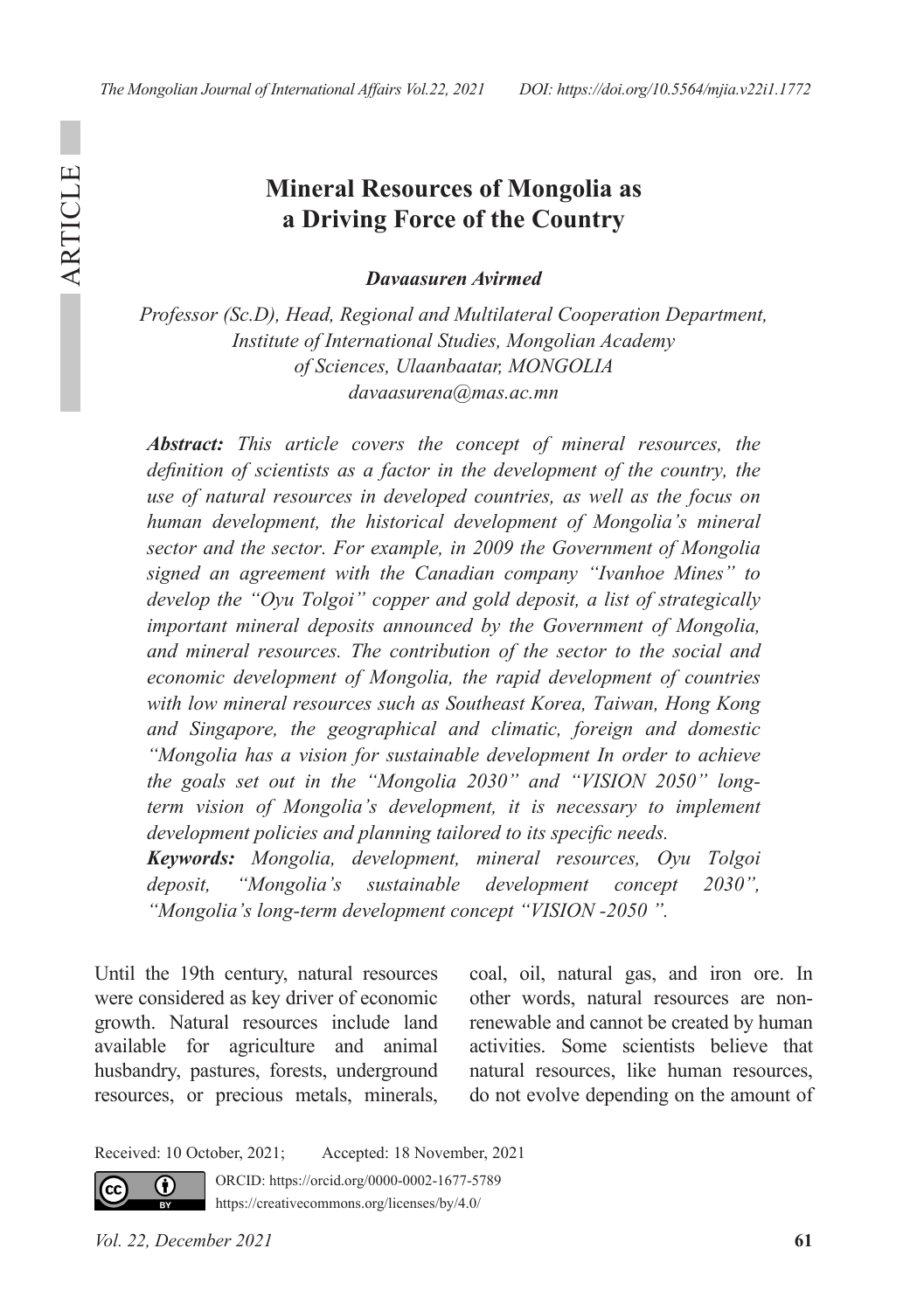money spent on them, nor are they created by human activity. In some countries, per capita income tends to increase depending on natural resources. For example, in Saudi Arabia, the United Arab Emirates, and Kuwait, etc.

However, in some countries, interdependence of income and natural resources is relatively small. For example, the development concept of the economies of Belgium, Japan, South Korea, and Switzerland are not heavily relied on natural resources rather their economies are building capacities for human development and industrialization by processing imported raw materials and exporting processed and value-added products.

In the 1990s, Jeffrey D. Sachs developed the theory of geographical location in his study "Natural Resources and Economic Growth" and he proved that a country that has developed human resources would have reached through the country that has long used its natural resources by economic growth. He said climate conditions, natural resources, the nearest location to major markets, and its access with them were key to a country's economic growth.

While the developed countries of the world have become richer by using their natural resources and developing their human resource through good governance and proper management, there are countries that their exports dominated by raw materials and having inefficient utilization of revenue and their economy become more vulnerable and un-resilient . The concept of governance includes the process of appointing, monitoring for results, and renewing the cabinet structure, their ability to formulate and implement development policies and planning, ensuring participation for policy making,

coordinating and synergizing economic and social relations and impacts, enabling quality and accessibility of public services, and ensuring fairness and transparency.

Almost all elements of the Mendeleev Periodic Table are found and registered through Mongolian land, which clearly indicates that our country is rich in mineral resources. To date, there are 1,830 deposits and more than 8,000 occurrences with more than 80 types of minerals.

Since 1990, Mongolia's mineral sector has been developing on a market basis, with some deposits being transferred to public enterprises and private ownership. As a result of the government efforts to create a stable and reliable legal environment for developing mineral sector, to ensure the independence of mining companies, to create favorable conditions for attracting domestic and foreign investments, and to intensify oil and uranium ore exploration and mining, Mineral resources have become the most important sector of our economy. For example, since 2000, foreign and domestic investments in the sector has increased rapidly, and in recent years the contribution of the mining sector to social and economic development has increased substantively. Exports of products in this sector are growing year by year. Previously, only copper concentrate and coal were dominant in mineral products exported, however, nowadays the composition of products enriched with gold, iron ore, oil, fluorspar and zinc concentrate. An important milestone for expanding mineral exports was the longterm investment agreement made which was signed on September 6, 2009, with the Ivanhoe Mines of Canada for the development of the Oyu Tolgoi copper and gold deposit. It can be considered that it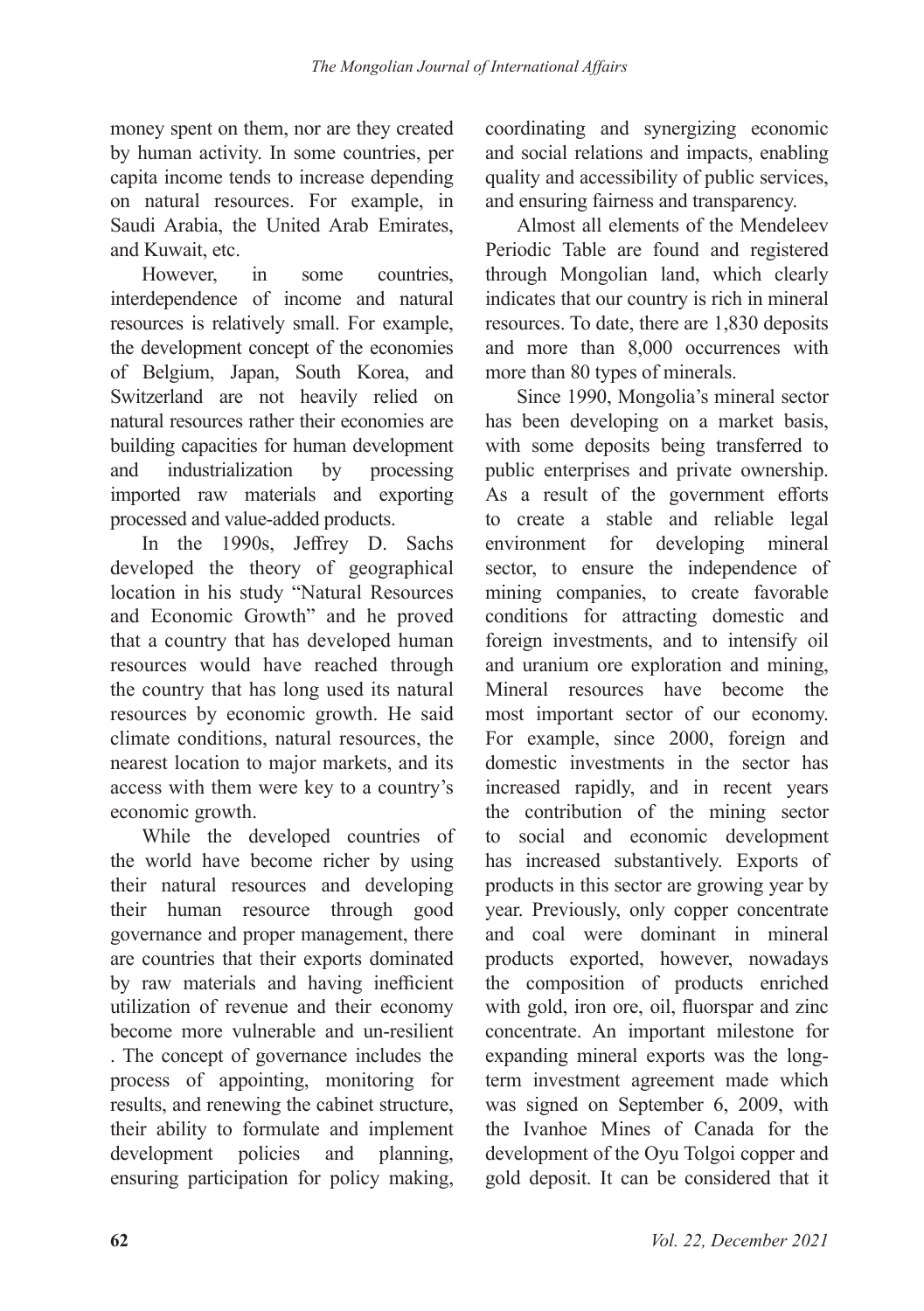has made an important contribution to the social and economic development of our country, eliminated foreign trade deficit which was persistent for many years, and played a critical role in increasing foreign exchange reserves.

The parliamentary resolution was approved in 2007 with list of the strategically important mineral deposits. The list includes Tavan Tolgoi, Nariin Sukhait, Baganuur, Shivee-Ovoo, Mardai, Dornod, Gurvanbulag, Tumurtei, Oyu Tolgoi, Tsagaan Suvarga, Erdenet, Burenkhaan, Boroo, Tumurtein-Ovoo, and Asgat<sup>1</sup>. Most of the 15 strategic deposits are located in the Central and Khangai regions and are owned by foreign and domestic companies. All deposits except uranium and phosphorite are operated and extracted in these regions in some extent.

The share of the mineral sector in GDP has doubled from 10.2 percent in 1994 to 24.5 percent in 2018. The share of mining products to the total exports reached almost 90 percent.

Mongolia has almost all kinds of mineral resources, and the mineral and mining sectors have become the leading sectors of the economy in the country. Due to the growing demand for mineral resources in the world market, Mongolia's mineral resources has been attracting the attention of foreign investors, and the world's leading companies are investing in the mineral sector and it contributes to the development of the economy and society country.

Nonetheless, its being evident that Mongolians are not sufficiently benefiting from utilization of these natural resources that we are exploitating from

the 15 strategic deposits identified by the government. The rationale of this situation can be explained as that most of these deposits are owned by foreign companies. According to the current assessment of Mongolia's mineral resources, the country can be considered the richest in the world in terms of per capita mineral resources. However, Mongolia is not rich in total resources comparing other countries rather we have limited resources in gold, silver, and crude oil.

In another word, the the country has only 30-40 years potential for exporting of some resources, such as gold, copper, and iron ore. Therefore, it is important Mongolia to prioritize mineral resources for operation to ensure effective utilization and benefits for Mongolian citizens. In particular, I would like to highlight in restricting gold exports.

During last 30 years, economy has been growing rapidly in natural resources scarcity counties in southeast asia such as Korea, Taiwan, Hong Kong and Singapore in contrary, their economy was lagging behind in those oi-rich countries such as Mexico, Niger and Venezuela. The natural resources of these countries becomes more harmful consequences rather than contributing to their economies, and it leads to mass protests and riots, corruption.

Therefore, Mongolia will be able benefit by reducing transit transportation costs, enhancing manufacturing sector by processing raw materials; promoting exports and substituting imports only if to sustain political stability and having sustainable long-term innovative economic policies for industrialization.

However, Mongolian economy is more negatively affected by weak governance

<sup>&</sup>lt;sup>1</sup> Proceedings of the Scientific Conference on "International Law and Challenges in the Mining Sector", 2013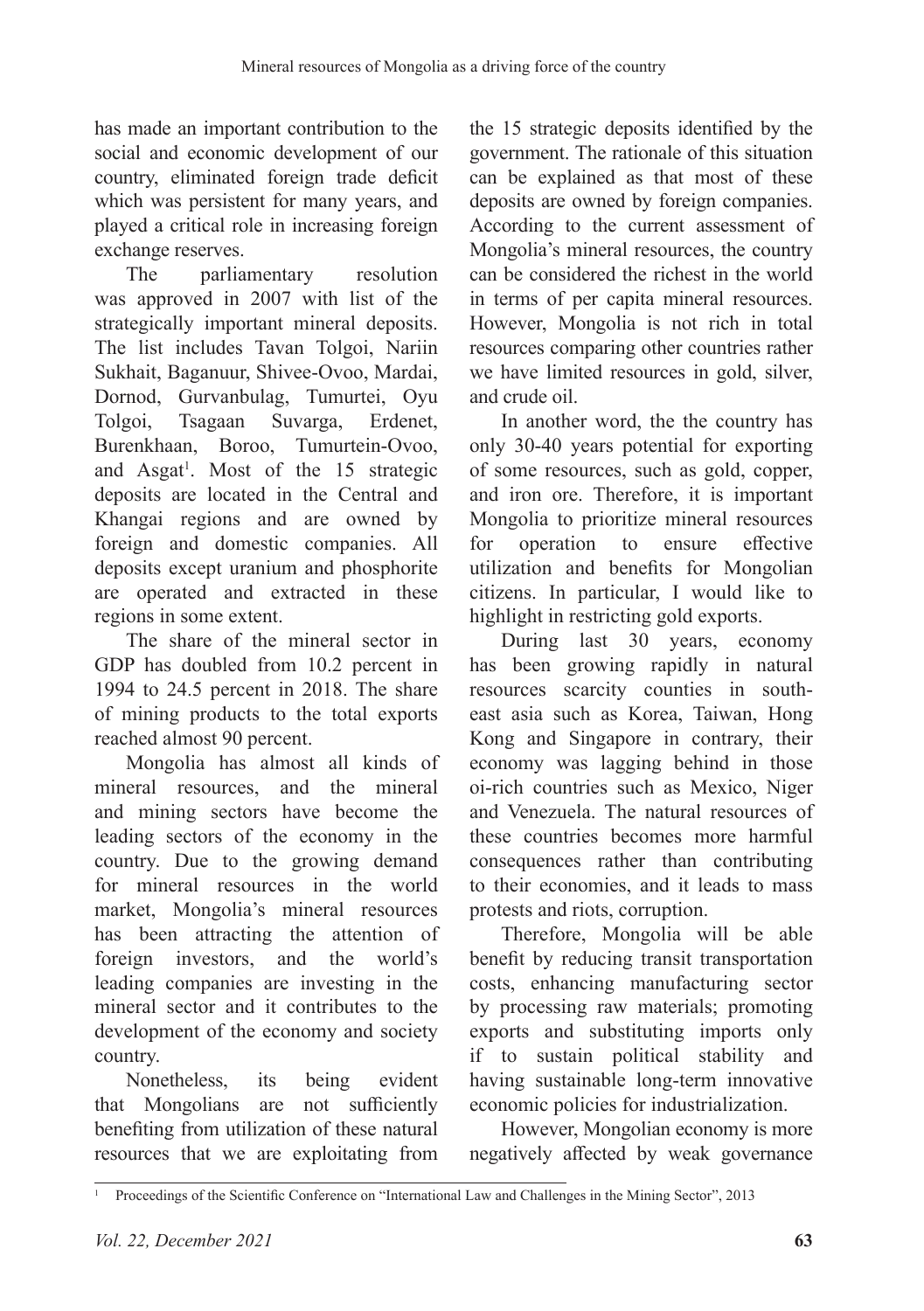and political obstacles rather than external factors such as vast territory with poor infrastructure development, vulnerabilities from external markets, nature disasters. There is a lack of capacity in the Government to formulate and implement development policies, the lack of quality of public services, lack of transparency, unfair treatments, corruption, bureaucracy in civil services. There is a perception that government regulation puts more pressure on businesses than support, that the government pursues policies that are only in the interests of political and business oligarchic groups, uneven distribution of wealth.

Unexpected increases in commodity prices impacts in national currency appreciation and lead to cheaper imports of luxury goods. The cheap flood imports makes domestic producers, especially small and medium-sized enterprises, uncompetitive. As a result, many manufacturers go bankrupt and pushes up unemployment. At the same time, if the country earn more from increase of commodity prices, increase in FDI and ODA, especially if lack of good governance, government tent to have politicized unethical behaves, leads to the corruption. Eventually, economy will have in balances in financial resources and leads to economic crisis. Furthermore, when raw materials are depleted and decrease in commodity prices, the country's economy collapses, leads to debt burden and budget deficits, and the country becomes completely dependent on foreign aid.

Inefficient utilization of foreign reserves leads to economic downturn, unemployment rises, increase poverty and income equality. Economy of such countries become vulnerable and not resilient fluctuates from external shocks.

In Mongolia, our economy is vulnerable and has limited capacity in expanding industrial sectors, livestock and food sectors are underdeveloped, the share of imports in GDP is high, foreign trade has a permanent deficit, most of consumer goods are imported, and the costs are high, and our economy became consumer economy. For example, even in absence of sound economic policy interventions, there are still potential for earning higher income due to commodity price increase as the economy is heavily relied and dominated by the extractive sector. Though, the government is not investing such potential revenues into processing industries, infrastructure and education, health and science sectors in contrary prefer to distribute revenues in cash to the citizens. During the era of Millennium Development Goals during 2007-2015, the country had foresight in economic growth to be reached to an average of 14 percent per year, per capita GDP reached to \$ 5,000, and an average growth to be reached to 12 percent per year during 2016-2021. In addition, it was planned to keep the minimum salary at least \$ 12,000 per capita and reach the level of a middle-class developed country, however, we lost the golden opportunity that had increase in commodity prices in the world market during 2010-2011.<sup>2</sup>

Mongolia's Sustainable Development Vision- 2030 adopted in 2016, emphasized that "gross national income per capita will reach \$17500, to become one of the leading middle-income countries in terms of per capita income<sup>3</sup>." According to the "VISION-2050",

<sup>2</sup> 5 chapters of the Comprehensive National Development Policy "Economic growth and development policy" approved by 12 resolutions of the Parliament on January 31, 2008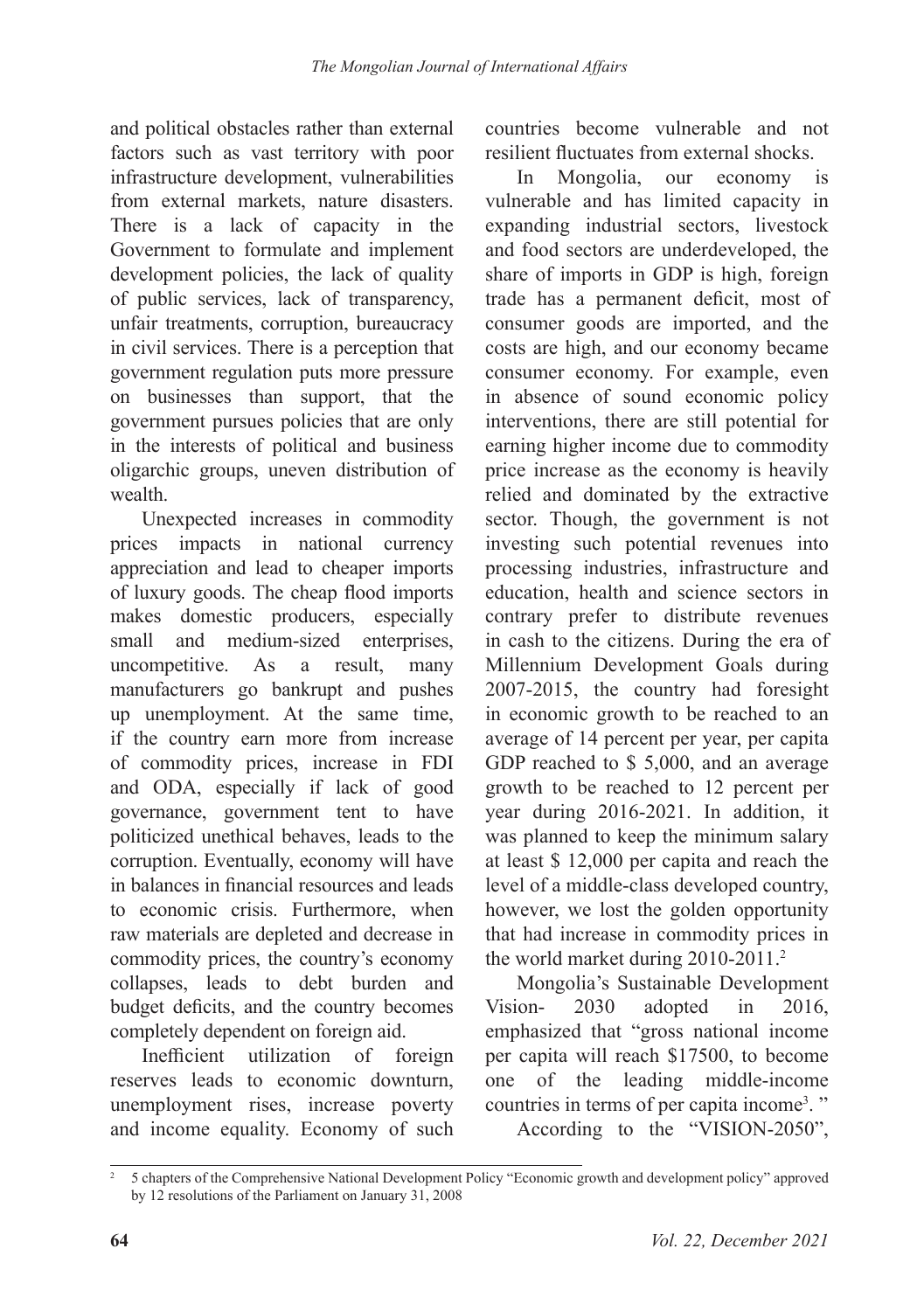the long-term development strategy of Mongolia approved by the Parliament in 2020, elaborated that the GDP of Mongolia will reach 32.1 billion USD at 2018 price during 2020-2030, and the GDP per capita will reach to 8299 USD. By 2050, GDP is projected to reach \$77.7 billion at 2018 price, and GDP per capita will increase to \$15000. In addition, the long-term development vision emphasized that "sustainable economic growth will be benefitted to every citizen, stratification will prevailed, poverty will be drastically reduced, economic development policy to be on selfsufficiency, exports will be intensified, investment and savings will be increased, and multi-pillar economy to be built<sup>4</sup>." In order to achieve this goal, the government needs to ensure macroeconomic balance, to increase risk tolerance, to have import-substitution, to develop exportoriented heavy and light industries, and

to develop stock market infrastructure, to increase number of investors, and to promote digital technologies,<br>ensuring fully employment, lowfully employment, lowinflation macroeconomic environment, enabling middle class dominant society, prioritizing industrial development.

In order to achieve these strategic goals, it is essential to shift from partycentered to citizen-centered governance in order to develop and implement a sustainable, efficient and effective medium- and long-term policies that reflects the core national interests. From the best practices, the success can be achieved if not blindly replicating any foreign theories, methods and doctrines,<br>especially the neoliberal concept, the neoliberal concept. rather by taking a pragmatic approach concerning Mongolian context. It depends on how well the new model of economic development is defined.

## **Conclusion**

As natural resources are not renewable, efficient use of natural resources, equal distribution of revenue, diversification of economy by developing non-mining sectors, and infrastructure of the economy, transformation into investment, timely rehabilitation of natural resources and ensuring ecological balance is extremely important.

It witnessed that the natural resourcebased development model is disturbes the ecological balance, increases water, soil, vegetation and air pollutions, desertification, increases income inequality, unemployment, poverty, and increases dependence on foreign market.

Therefore, there is a need to develop a sustainable development model aimed at improving the living conditions of Mongolians through the rationale use of natural resources, ensuring and maintaining ecological balance. This sustainable development model is based on the enhanced development of science and technology with high human development.

Same as Mongolia, natural resourcedependent countries such as Chile, Australia, Canada, and New Zealand have benefited from increased commodity

<sup>3</sup> "Mongolia's Sustainable Development Concept-2030" approved by the Annex to the 19th Resolution of the Parliament of Mongolia, 2016

<sup>&</sup>lt;sup>4</sup> The long-term concept of Mongolia's development approved by the Parliament in 2020 "VISION -2050", Ulaanbaatar, 2020, 34,18 pp.